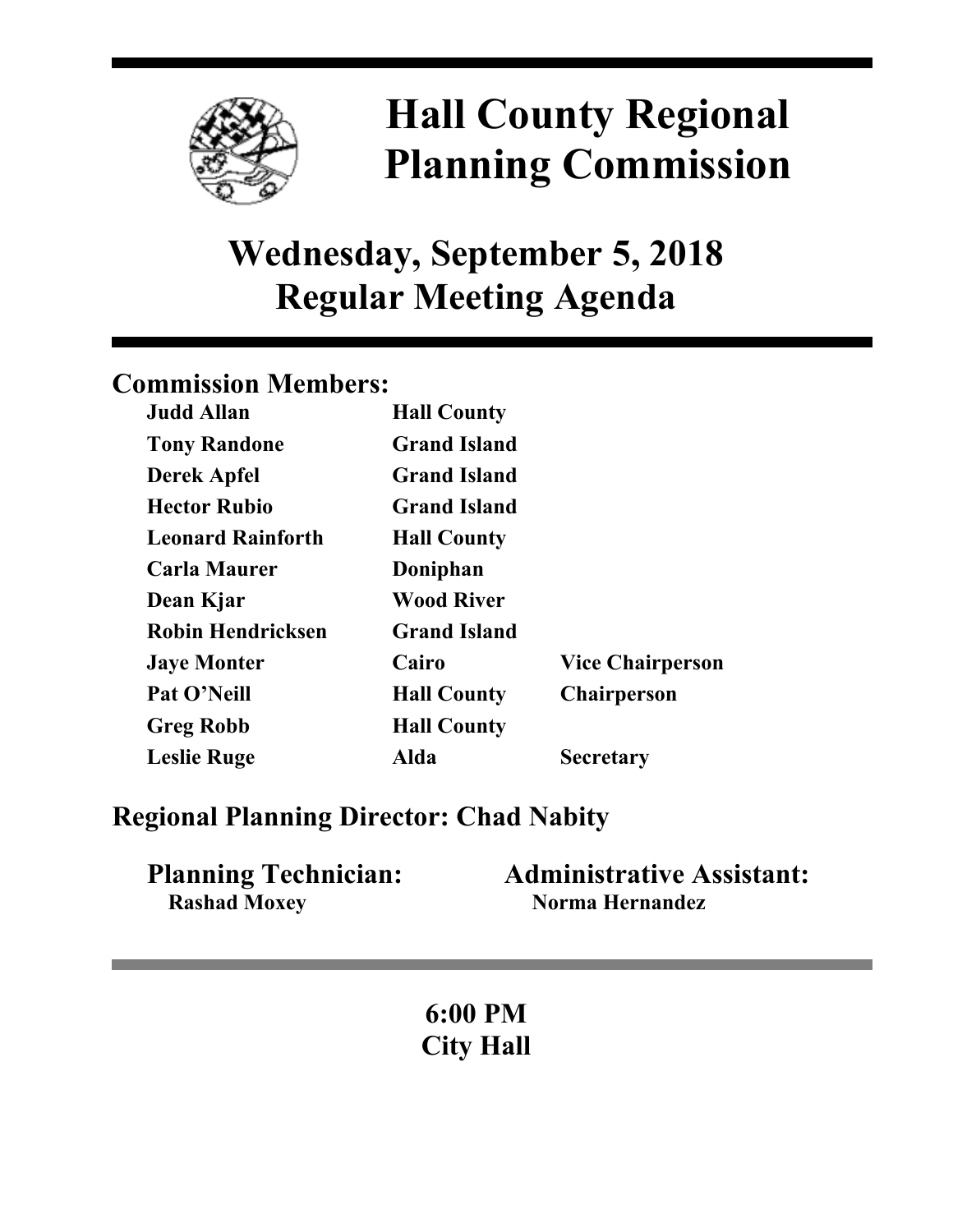#### **Call to Order**

#### **Roll Call**

#### **A - SUBMITTAL OF REQUESTS FOR FUTURE ITEMS**

Individuals who have appropriate items for City Council consideration should complete the Request for Future Agenda Items form located at the Information Booth. If the issue can be handled administratively without Council action, notification will be provided. If the item is scheduled for a meeting or study session, notification of the date will be given.

#### **B - RESERVE TIME TO SPEAK ON AGENDA ITEMS**

This is an opportunity for individuals wishing to provide input on any of tonight's agenda items to reserve time to speak. Please come forward, state your name and address, and the Agenda topic on which you will be speaking.

#### **DIRECTOR COMMUNICATION**

This is an opportunity for the Director to comment on current events, activities, and issues of interest to the commission.

#### **A - A - AGENDA**

A1 Agenda

#### **E - E - MEETING MINUTES**

**E1** Meeting of August 1, 2018

#### **F - F - PUBLIC HEARING**

| ${\bf F1}$ | Public Hearing - Substandard and Blight Study                          |
|------------|------------------------------------------------------------------------|
| F2         | <b>Public Hearing - Zoning Regulation Change</b>                       |
| <b>F3</b>  | Public Hearing - Proposed Zoning Change - Sterling Estates C-29-2018GI |